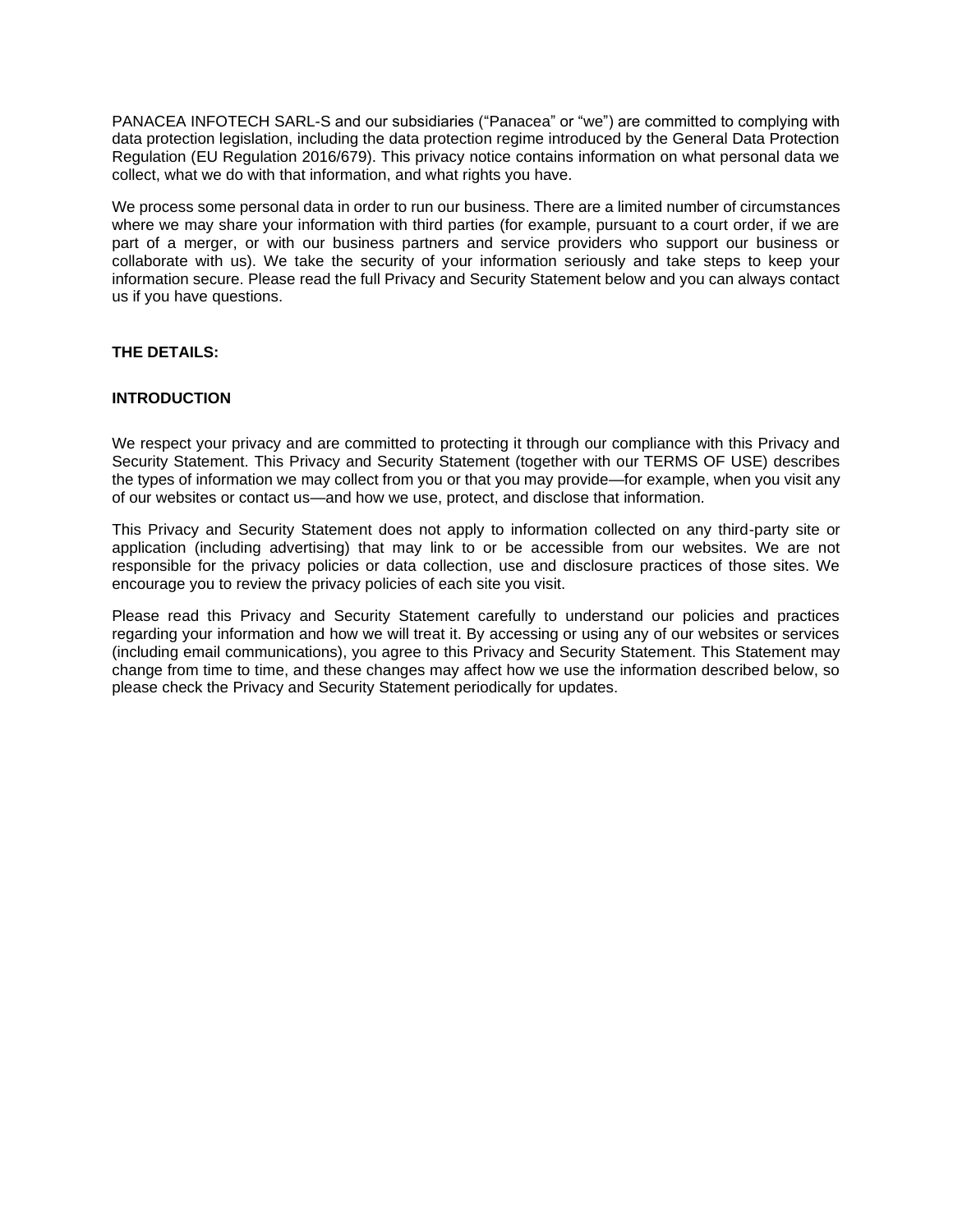# **NOTICE ABOUT HOW WE USE AND PROTECT PERSONAL INFORMATION**

We collect several types of information for our business operations, including but not limited to:

*Information you provide to us*. When you navigate our websites or contact us, we may request or you may choose to provide us with certain information. This may include information by which you may be personally identified ("personal information"), such as name, employer, e-mail address or telephone number, and records and copies of your correspondence with us. For security purposes, we may also collect personal information from you if you visit one of our offices.

*Information collected from forms on our websites*. This includes information provided at the time of registering to use portions of our websites or our products and services, posting material, or requesting further services. We may ask you for information when you report a problem with our websites, products or services.

*Usage details, IP addresses and cookies*. As you navigate through and interact with our websites, we may automatically collect certain information about your equipment, browsing actions and patterns using common internet technologies, such as cookies and Web beacons. This may include details of your visits to our websites, including information about your connectivity, such as your IP address and browser information, location data, logs and other communication data, and the resources that you access and use on the websites. This information helps us to improve our websites and to deliver better and more personalized content and services by enabling us to estimate our audience size and usage patterns and recognize you when you return to our websites.

*Email marketing*. As a current or previous customer or user of our products or services, you may periodically receive emails from us containing details about features of the products you use and/or about similar products or services that we offer. Such processing may include the placing of beacons, or pixels, that let us know if you have opened our email and how long the email was open. We do this in order to see which emails are effective and which are not, so that we can improve our content and services. It helps us make sure that you are getting emails from us that you find useful and relevant. In doing so, we will never track your location or device information.

*General business-related information*. We may also receive other personal information from or about you in the ordinary course of our business.

We use information that we collect about you or that you provide to us, including personal information:

- To present our websites, products and services to you and continuously improve upon them.
- To provide you with information, products or services that you request from us.
- To notify you about changes to our website, products or services (including new offerings) and promotions or events.
- To maintain the integrity and security of our websites, products, and services.
- For our ordinary business operations, including human resources, recruiting, equity investments, and business research and outreach.

*Legal basis for the processing*. We are not allowed to process personal data if we do not have a valid legal ground. Therefore, we will only process your personal data if:

- the processing is necessary to perform our contractual obligations towards you or to take precontractual steps at your request, such as when we authenticate your log-in to our services or ensure that you only have access to the services and data we have agreed to provide you with;
- the processing is necessary to comply with our legal or regulatory obligations, such as tax reporting or regulatory requirements;
- the processing is necessary for the legitimate interests of Panacea, and does not unduly affect your interests or fundamental rights and freedoms (see below);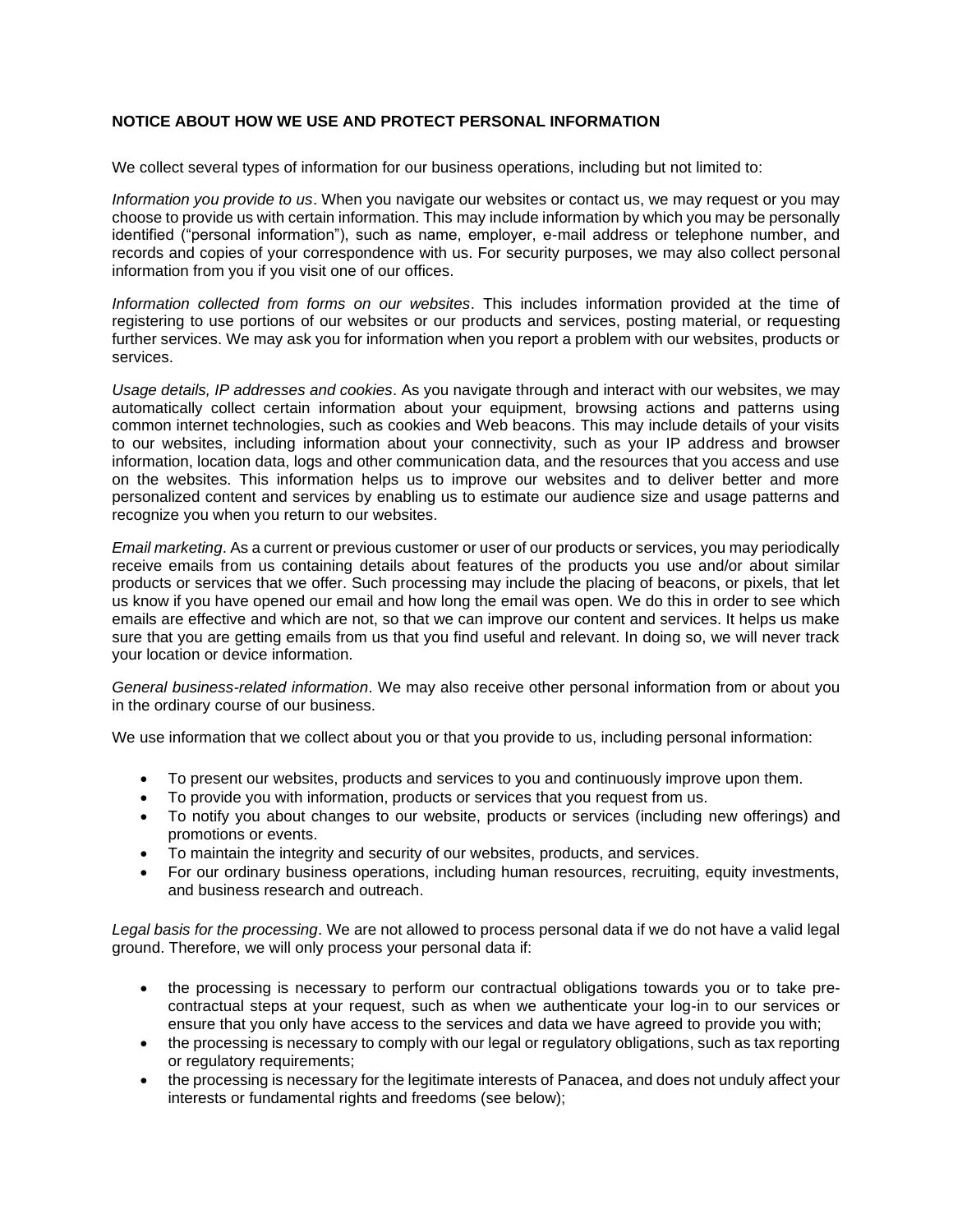- the processing is necessary for the performance of a task carried out in the public interest; or
- in some cases, and as may be requested from you from time to time, we have obtained prior consent.

To the extent that we process any special categories of data relating to you, we will do so because:

- the data has been manifestly made public;
- the processing is necessary for the establishment, exercise or defense of a legal claim;
- the processing is necessary for reasons of substantial public interest; or
- you have given your explicit consent to us to process that information (where legally permissible).

# **DISCLOSURE OF YOUR INFORMATION**

Protecting your personal information is important to us and we neither rent nor sell your personal information to anyone. We may disclose or transfer personal information that we collect or you provide as described in this Privacy and Security Statement, including:

- To a buyer or other successor in the event of a merger, acquisition, divestiture, restructuring, reorganization, dissolution or other sale or transfer of some or all of Panacea's assets, in which personal information held by Panacea about our websites' users is among the assets transferred.
- To our subsidiaries, affiliates, agents, contractors, service providers and other third parties we use to support our business or collaborate with and who are bound by contractual obligations to keep personal information confidential and use it only for the purposes of providing services for or with us.
- To comply with any court order, law or legal process, including to respond to any government or regulatory request.
- To enforce or apply our Terms of Use and other agreements that govern the sale or use of our products and services.
- To protect the rights, property or security of Panacea, our employees, our users or others.

# **ONWARD TRANSFER OF YOUR INFORMATION**

To facilitate our global operations, and in accordance with applicable laws, we may transfer your personal information to, and access your personal information from, our corporate offices, subsidiaries, and affiliates in the European countries were we operate. Non-EU countries may not offer the same level of personal data protection as EU countries.

If your personal data is transferred outside the EU, we will put in place suitable safeguards to ensure that such transfer is carried out in compliance with applicable data protection rules. To ensure this level of protection for your personal information, we may use a data transfer agreement with the third-party recipient based on standard contractual clauses approved by the European Commission or ensure that the transfer is to a jurisdiction that is the subject of an adequacy decision by the European Commission or to the US under the EU-US Privacy Shield framework. You may request additional information in this respect and obtain a copy of the relevant safeguard by exercising your rights as set out below. Where Panacea transfers personal data to other group companies, we rely on the standard contractual clauses.

### **CHOICES ABOUT HOW WE USE AND DISCLOSE YOUR INFORMATION**

We strive to provide you with choices regarding the personal information you provide to us. Here are a couple of ways you can have control over your information: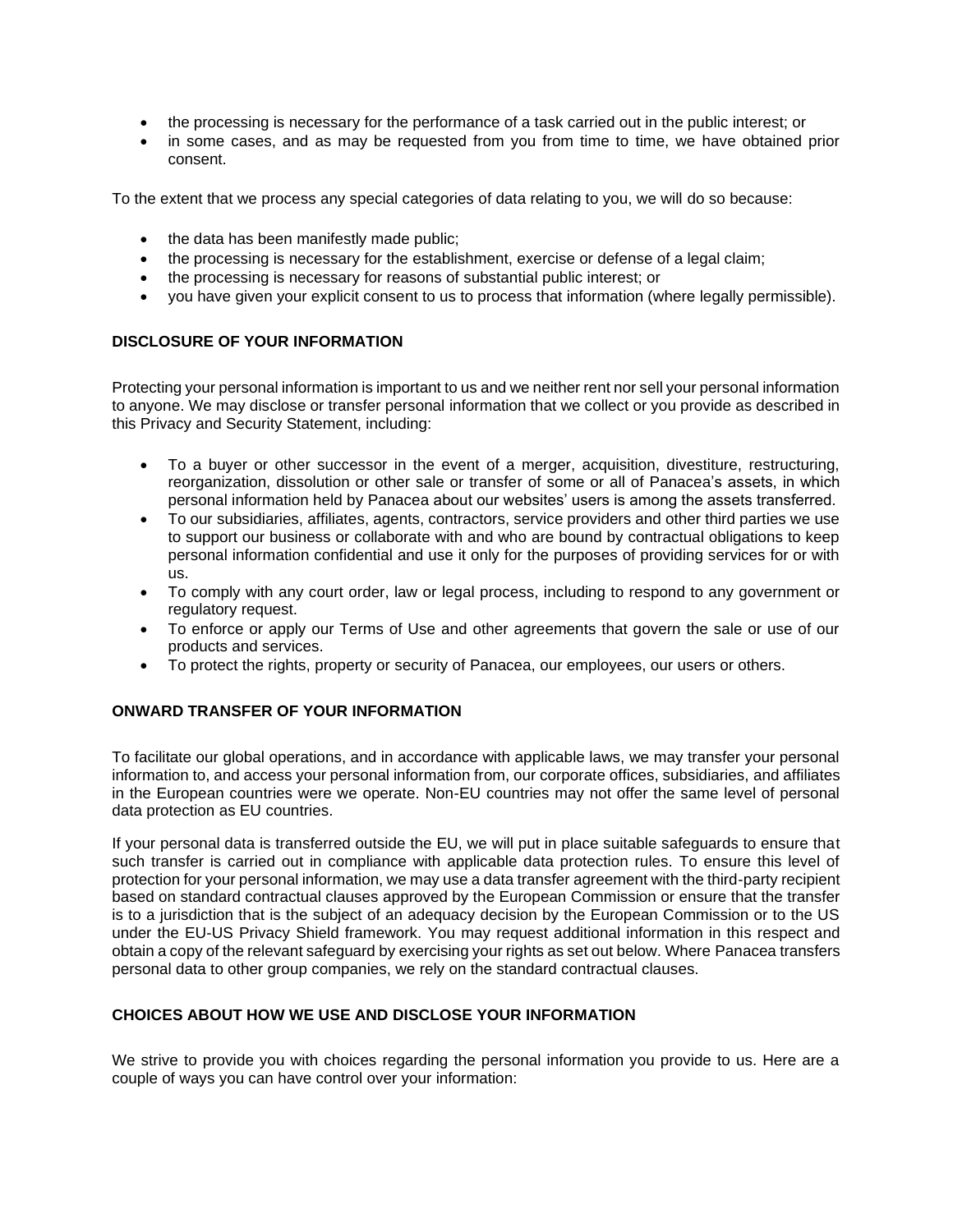- Tracking Technologies and Advertising. Depending on your browser, you may be able to change settings to refuse all or some browser cookies, or to alert you when cookies are being sent. If you disable or refuse cookies, please note that some parts of the site may then be inaccessible or not function properly. In relation to email, you can disable most email tracking technology by preventing the loading of embedded pictures in the email. You can do this using your email software settings.
- Promotional Offers from the Company. If you do not wish to receive promotional e-mail messages from us, you can opt-out by sending us an e-mail at [privacy@screena.ai](mailto:privacy@screena.ai) asking to be omitted from future e-mail distributions.

# **DATA INTEGRITY AND PROPORTIONALITY**

We only collect and retain as much personal information as needed for specific, identified purposes described in this Privacy and Security Policy and we will not use it in any way that is incompatible with those purposes.

## **WHAT ARE YOUR RIGHTS AND HOW CAN YOU EXERCISE THEM?**

You may have a right to access and to obtain a copy of your personal data as processed by Panacea. If you believe that any information we hold about you is incorrect or incomplete, you may also request the correction of your personal data.

You may also have the right to:

- object to the processing of your personal data;
- request the erasure of your personal data;
- request restriction on the processing of your personal data; and/or
- withdraw your consent where Panacea obtained your consent to process personal data (without this withdrawal affecting the lawfulness of any processing that took place prior to the withdrawal).

We will honor such requests, withdrawal or objection as required under applicable data protection rules but these rights are not absolute: they do not always apply and exemptions may be engaged. We will usually, in response to a request, ask you to verify your identity and/or provide information that helps us to better understand your request. If we do not comply with your request, we will explain why.

## **EXERCISING YOUR RIGHTS**

To exercise the above rights, you may send an email to [data-subject-request@screena.ai.](mailto:data-subject-request@screena.ai) If you are not satisfied with how we process your personal data, please let us know and we will investigate your concern. Please raise any concerns by contacting our Data Protection Officer at [privacy@screena.ai.](mailto:privacy@screena.ai)

If you are not satisfied with our response, you have the right to make a complaint to the data protection authority in the jurisdiction where you live or work, or in the place where you think an issue in relation to your data has arisen. The contact details of each Data Protection Authority can be found at the following website: [http://ec.europa.eu/justice/data-protection/article-29/structure/data-protection](http://ec.europa.eu/justice/data-protection/article-29/structure/data-protection-authorities/index_en.htm)[authorities/index\\_en.htm.](http://ec.europa.eu/justice/data-protection/article-29/structure/data-protection-authorities/index_en.htm)

### **SECURITY**

We take your security seriously and take reasonable steps to protect and secure your personal information from unauthorized access, use, and disclosure. We have implemented adequate technical and organizational measures to protect personal data against unauthorized, accidental or unlawful destruction,